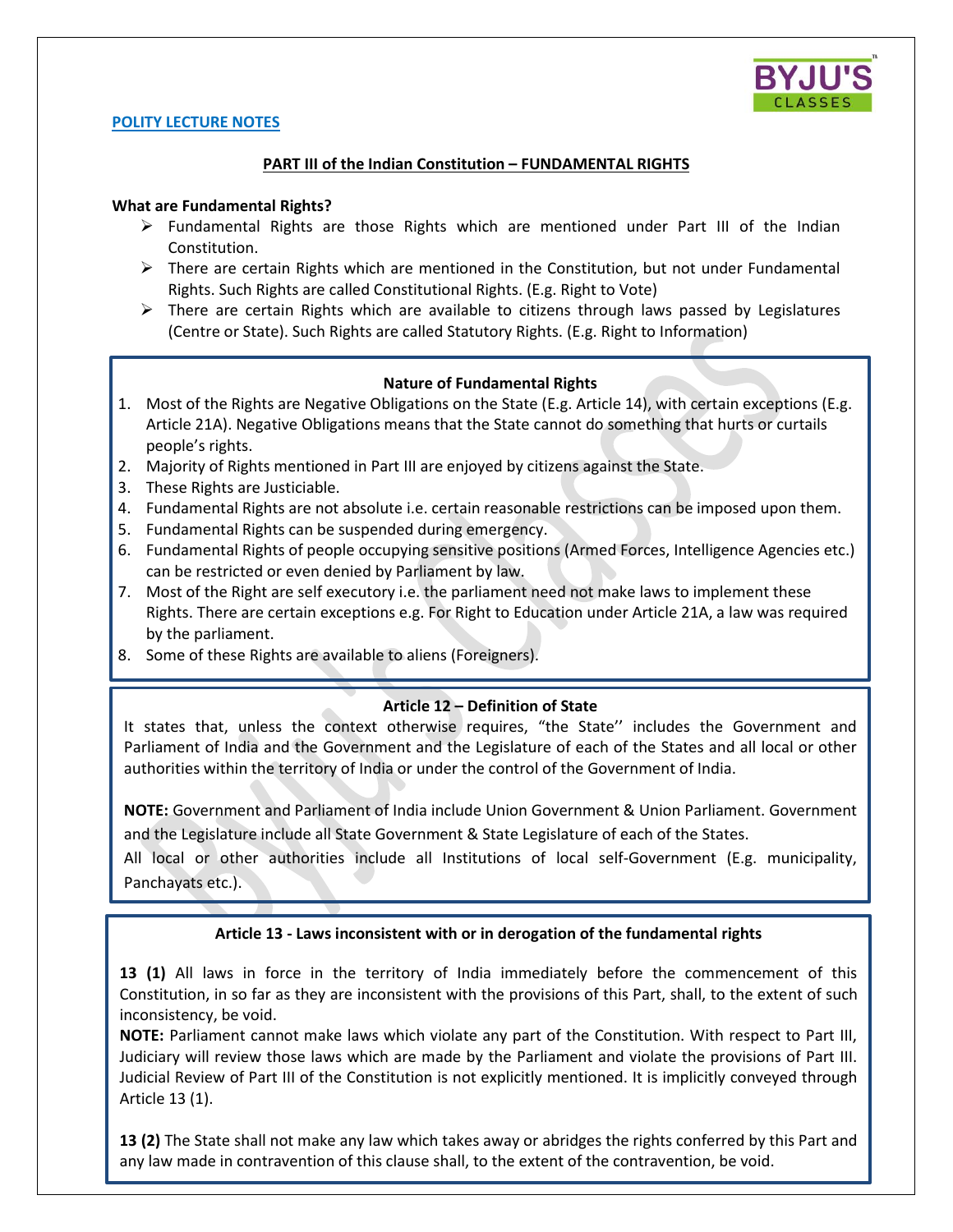### **Amendment of Fundamental Rights**

Article 13 (2) states that the state shall not make any laws which take away Fundamental Rights of a citizen. A question arises as to whether the term 'law' in Article 13 (2) includes just ordinary laws or Constitutional Amendment Acts also. If Constitutional Amendment Act is not covered under law then the Parliament can amend the Fundamental rights by Amending the Constitution itself.

The Supreme Court **Shankari Prasad vs. Union of India (1951)** case held that Constitutional Amendment Act is not a law and thus Parliament can amend any Fundamental Right by using Constitutional Legislative Power. It gave a similar verdict in Sajjan Singh vs. State of Rajasthan Case (1965) case.

However in **Golaknath vs. State of Punjab (1967)** case the Supreme Court held that Fundamental Rights had been given transcendental position by the Constitution and even Parliament cannot amend Fundamental Rights.

The **24th Constitutional Amendment Act amended Article 13 and 368** which made it clear that Parliament has the power to amend Fundamental Rights through Constitutional Amendment. This was challenged in the Supreme Court in **Keshavananda Bharati vs. State of Kerala (1979)** case. The Supreme Court upheld the validity of 24<sup>th</sup> Amendment Act. However, the Supreme Court held that the Parliament's amendment power is limited and is subject to "**Basic Structure**" of the Constitution. The Supreme Court has not explicitly defined the term "Basic Structure". However, in various judgments, the Supreme Court has held that the **following concepts form a part of Basic Structure**

- Supremacy of the Constitution
- Secular character of the Constitution
- Federalism
- Separation of Powers
- Power of Judicial Review
- The mandate to build a welfare state

# **Classification of Fundamental Rights**

- 1. Right to Equality (Article 14 to 18)
- 2. Right to Freedom (Article 19 to 22)
- 3. Right against Exploitation (Article 23 to 24)
- 4. Right to Freedom of Religion (Article 25 to 28)
- 5. Cultural and Educational Right (Article 29 to 30)
- 6. Right to Constitutional Remedies

# **RIGHT TO EQUALITY**

### **Article 14 – Equality before Law**

It states that - The State shall not deny to any person equality before the law or the equal protection of the laws within the territory of India.

**NOTE:** Equality before the law means that every person (including aliens) shall be treated equally by the law. There are certain exceptions (E.g. Article 361, Diplomatic Immunity).

Equal Protection of law means law must operate equally among equals. Rolling out special schemes only for BPL category does not amount to violation of Article 14 as it attempts to bring BPL category towards non BPL category (reduce inequality).

**To operationalize Equal protection of Laws, categories formed should be homogenous and the categories so formed should have a reasonable correlation with the objective that has to be achieved.**